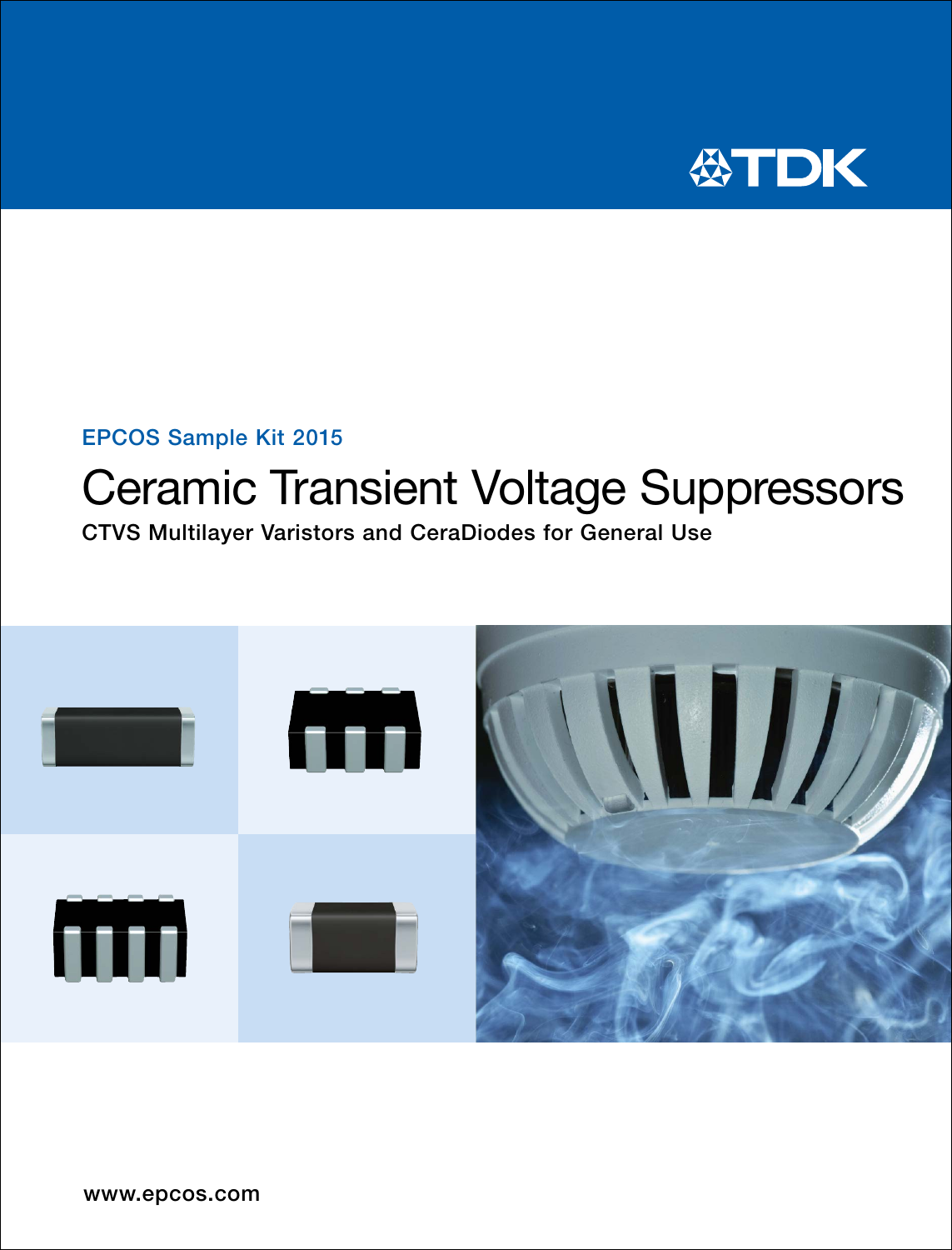## Protection against ESD and high-energy transients for general use

TDK Corporation offers an innovative product portfolio of EPCOS CTVS® (= Ceramic Transient Voltage Suppressors) for general use. The portfolio includes both multilayer varistors (MLV) and CeraDiodes®. In this sample kit you will find the most frequently used high runner types for general protection purposes. Based on a new coating technology this product portfolio ensures a high level of protection both against ESD as well as against high-energy transients.

### Benefits for customer applications

- Bidirectional ESD protection up to 25 kV (ISO 10605)
- Bidirectional ESD protection min. 8 kV contact, 15 kV air (IEC 61000-4-2)
- High energy handling capability, high current handling
- High reliability, stable protection level, excellent long-term stability
- Multi-strike capability
- Low leakage current, low parasitic inductance
- No derating up to  $+85 \degree C/ +125 \degree C$  (depending on type)
- EMI/ RFI attenuation
- Short response time of  $< 0.5$  ns

## **Applications**

- Smartphone/ Wireless
- NFC antenna protection
- $\bullet$  LCD TV
- Set top box
- Computer/ DSP-products/ disk drive
- PoE (Power over Ethernet)
- Data capturing, e.g. bar code reader
- Comfort, control and security systems, e.g. heat and/ or smoke detectors
- Monitoring systems
- Medical equipment
- Wearable devices
- White goods
- Power supply

### More details and applications under www.epcos.com/ctvs\_gu

Important information: Some parts of this publication contain statements about the suitability of our products for certain areas of application. These statements are based on our knowledge of typical requirements that are often placed on our products. We expressly point out that these statements cannot be regarded as binding statements about the suitability of our products for a particular customer application. It is incumbent on the customer to check and decide whether a product is suitable for use in a particular application. This publication is only a brief product survey which may be changed from time to time. Our products are described in detail in our data sheets. The *Important notes* (www.epcos.com /ImportantNotes) and the product-specific *Cautions and warnings* must be observed. All relevant information is available through our sales offices.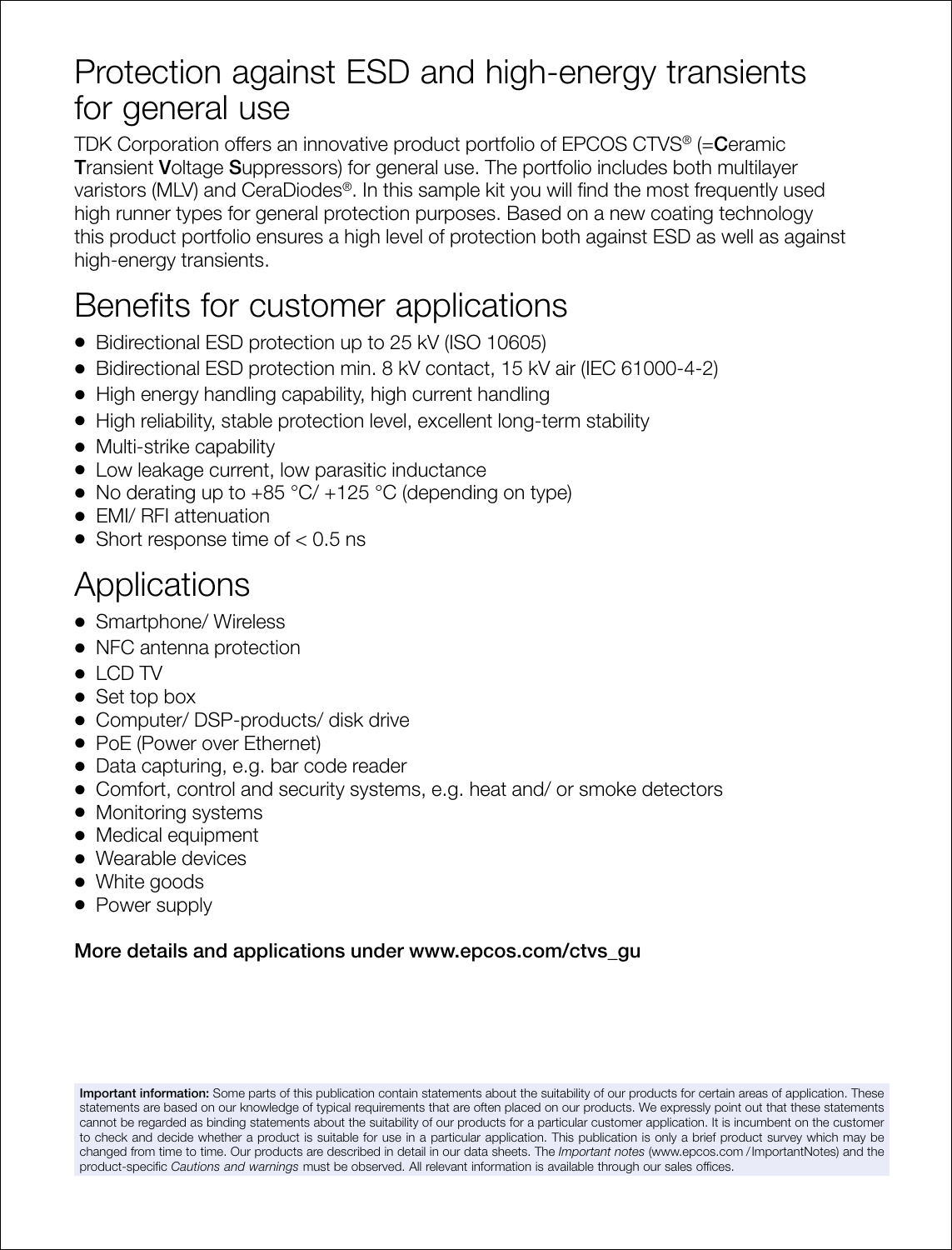## Components

| <b>B72440</b> | B72440    | <b>B72590</b> | B72590        | <b>B72590</b> | <b>B72500</b> | <b>B72500</b> | <b>B72500</b> | <b>B72500</b> |
|---------------|-----------|---------------|---------------|---------------|---------------|---------------|---------------|---------------|
| C0050A160     | C0050H160 | D0050H260     | D0150H060     | T7151V060     | D0050H160     | D0160H060     | D0300H060     | T7151V060     |
|               |           |               |               |               |               |               |               |               |
|               |           |               |               |               |               |               |               |               |
|               |           |               |               |               |               |               |               |               |
|               |           |               |               |               |               |               |               |               |
|               |           |               |               |               |               |               |               |               |
|               |           |               |               |               |               |               |               |               |
|               |           |               |               |               |               |               |               |               |
|               |           |               |               |               |               |               |               |               |
|               |           |               |               |               |               |               |               |               |
|               |           |               |               |               |               |               |               |               |
|               |           |               |               |               |               |               |               |               |
|               |           |               |               |               |               |               |               |               |
|               |           |               |               |               |               |               |               |               |
|               |           |               |               |               |               |               |               |               |
| B72714        | B72724    | <b>B72510</b> | <b>B72510</b> | <b>B72520</b> | <b>B72520</b> | B72530        | B72530        | <b>B72580</b> |
| D0160H060     | D0160H062 | T0140K062     | T0350K062     | T0350K062     | T0600K062     | T0350K062     | T0600K062     | T0350K062     |
|               |           |               |               |               |               |               |               |               |
|               |           |               |               |               |               |               |               |               |
|               |           |               |               |               |               |               |               |               |
|               |           |               |               |               |               |               |               |               |
|               |           |               |               |               |               |               |               |               |
|               |           |               |               |               |               |               |               |               |
|               |           |               |               |               |               |               |               |               |
|               |           |               |               |               |               |               |               |               |
|               |           |               |               |               |               |               |               |               |
|               |           |               |               |               |               |               |               |               |
|               |           |               |               |               |               |               |               |               |

| <b>B72580</b> | <b>B72580</b> | <b>B72580</b> | <b>B72540</b> | <b>B72540</b> | <b>B72540</b> | <b>B72540</b> | <b>B72540</b> | <b>B72540</b> |
|---------------|---------------|---------------|---------------|---------------|---------------|---------------|---------------|---------------|
| T0600K062     | T0950S172     | T0131K072     | T0300K062     | T6300K062     | T0400K062     | T0500K062     | T6500K062     | T0600K062     |
| $\sim$        |               |               |               |               |               |               |               |               |

 $\overline{\phantom{0}}$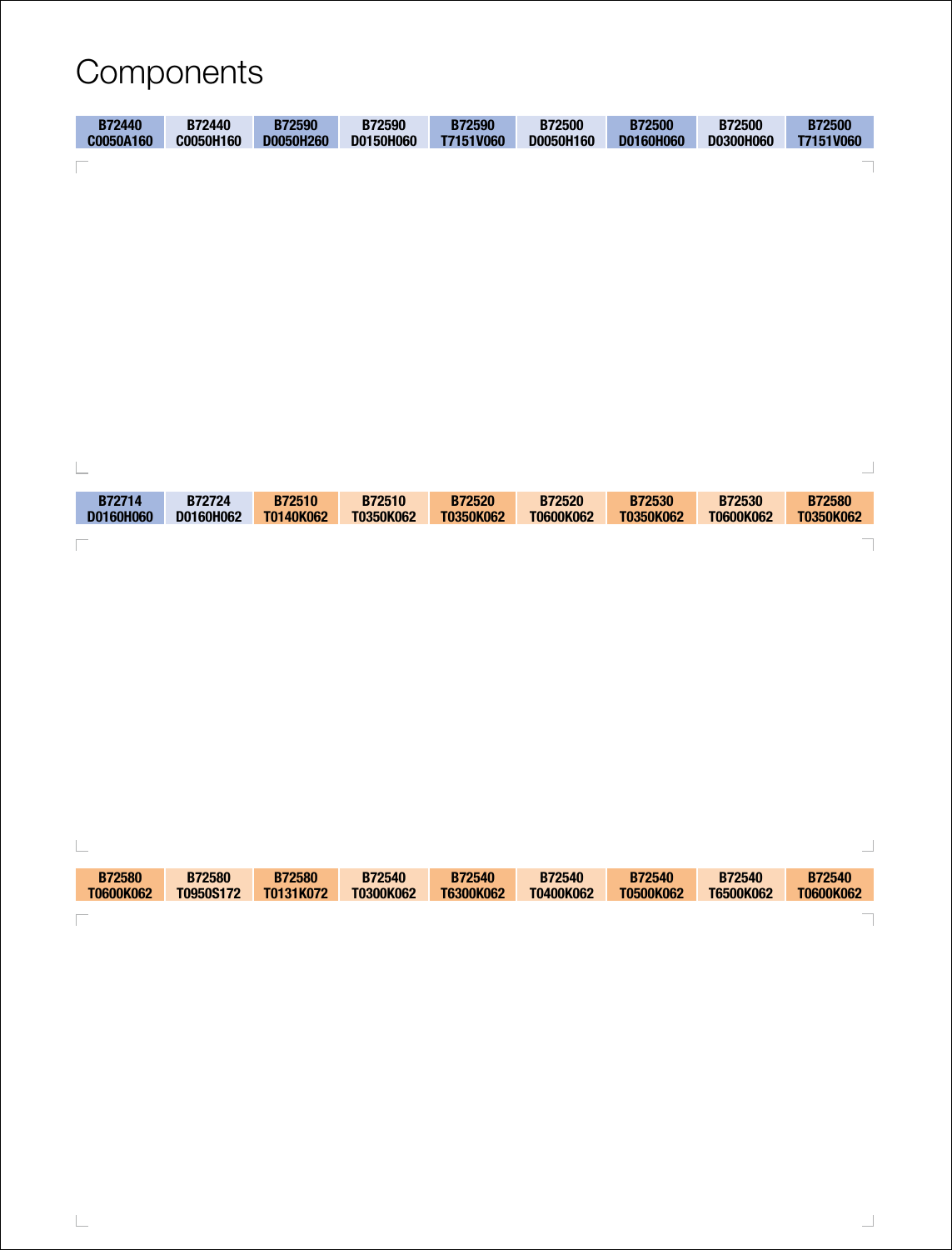## Product range



### **Electrical specifications and ordering codes**

#### **ESD protection (acc. to IEC 61000-4-2, level 4), CeraDiodes, single chips and arrays**

| EIA case size      | Ordering code                 | $V_{DC, max}$<br>M | V,<br>@ 1 mA<br>M | $V_{\text{clamp.max}}$<br>$8/20 \,\mu s$<br>M | $C_{typ}$ <sup>1)</sup><br>1 MHz, 1 V<br>[pF] | $C_{max}$ <sup>1)</sup><br>1 MHz, 1 V<br>[pF] |
|--------------------|-------------------------------|--------------------|-------------------|-----------------------------------------------|-----------------------------------------------|-----------------------------------------------|
| 0201, single chip  | B72440C0050A160               | 5.5                | 11                | 22                                            | 15                                            | $\qquad \qquad$                               |
| 0201, single chip  | B72440C0050H160               | 5.5                | 17                | 33                                            | $\overline{7}$                                | $\qquad \qquad$                               |
| 0402, single chip  | B72590D0050H260               | 5.6                | 90                | -                                             | 0.6                                           | 0.9                                           |
| 0402, single chip  | B72590D0150H060               | 15                 | 23                | 66                                            | 10                                            | 15                                            |
| 0402, single chip  | B72590T7151V060 <sup>2)</sup> | 16                 | 175               | 290                                           | 2                                             | $\qquad \qquad$                               |
| 0603, single chip  | B72500D0050H160               | 5.6                | 150               | -                                             | 0.6                                           | 0.9                                           |
| 0603, single chip  | B72500D0160H060               | 16                 | 65                | 290                                           | 3                                             | 5                                             |
| 0603, single chip  | B72500D0300H060               | 30                 | 50                | 120                                           | 10                                            | 15                                            |
| 0603, single chip  | B72500T7151V060 <sup>2)</sup> | 16                 | 175               | 290                                           | 3                                             | $\qquad \qquad$                               |
| 0508, 4-fold array | B72714D0160H060               | 16                 | 22                | 66                                            | 10                                            | 15                                            |
| 0612, 4-fold array | B72724D0160H062               | 16                 | 80                | 350                                           | 3                                             | 5                                             |

1) Measurement frequency:  $f = 1$  MHz for  $C < 100$  pF,  $f = 1$  kHz for  $C \ge 100$  pF 2) MLV types

#### **High energy transients protection, MLV types, single chips**

| EIA case size | <b>Ordering code</b> | $V_{DC, max}$<br>M | V,<br>@ 1 mA<br>[V] | $\mathbf{V}_{\text{clamp.max}}$<br>$8/20$ µs<br>M | surge, max<br>$8/20$ µs<br>[A] | $W_{\text{max}}$<br>2 <sub>ms</sub><br>[mJ] |
|---------------|----------------------|--------------------|---------------------|---------------------------------------------------|--------------------------------|---------------------------------------------|
| 0805          | B72510T0140K062      | 18                 | 22                  | 40                                                | 120                            | 300                                         |
| 0805          | B72510T0350K062      | 45                 | 56                  | 95                                                | 80                             | 300                                         |
| 1206          | B72520T0350K062      | 45                 | 56                  | 90                                                | 100                            | 400                                         |
| 1206          | B72520T0600K062      | 85                 | 100                 | 165                                               | 100                            | 700                                         |
| 1210          | B72530T0350K062      | 45                 | 56                  | 90                                                | 250                            | 2.000                                       |
| 1210          | B72530T0600K062      | 85                 | 100                 | 165                                               | 200                            | 2.000                                       |
| 1812          | B72580T0350K062      | 45                 | 56                  | 90                                                | 500                            | 4.000                                       |
| 1812          | B72580T0600K062      | 85                 | 100                 | 165                                               | 400                            | 5.800                                       |
| 1812          | B72580T0950S172      | 125                | 165                 | 270                                               | 250                            | 2.800                                       |
| 1812          | B72580T0131K072      | 170                | 205                 | 340                                               | 250                            | 3.500                                       |
| 2220          | B72540T0300K062      | 38                 | 47                  | 77                                                | 1.200                          | 12.000                                      |
| 2220          | B72540T6300K062      | 38                 | 47                  | 77                                                | 5.000                          | 15,000                                      |
| 2220          | B72540T0400K062      | 56                 | 68                  | 110                                               | 1.000                          | 9.000                                       |
| 2220          | B72540T0500K062      | 65                 | 82                  | 135                                               | 800                            | 5.600                                       |
| 2220          | B72540T6500K062      | 65                 | 82                  | 135                                               | 4.500                          | 15.000                                      |
| 2220          | B72540T0600K062      | 85                 | 100                 | 165                                               | 800                            | 6.800                                       |